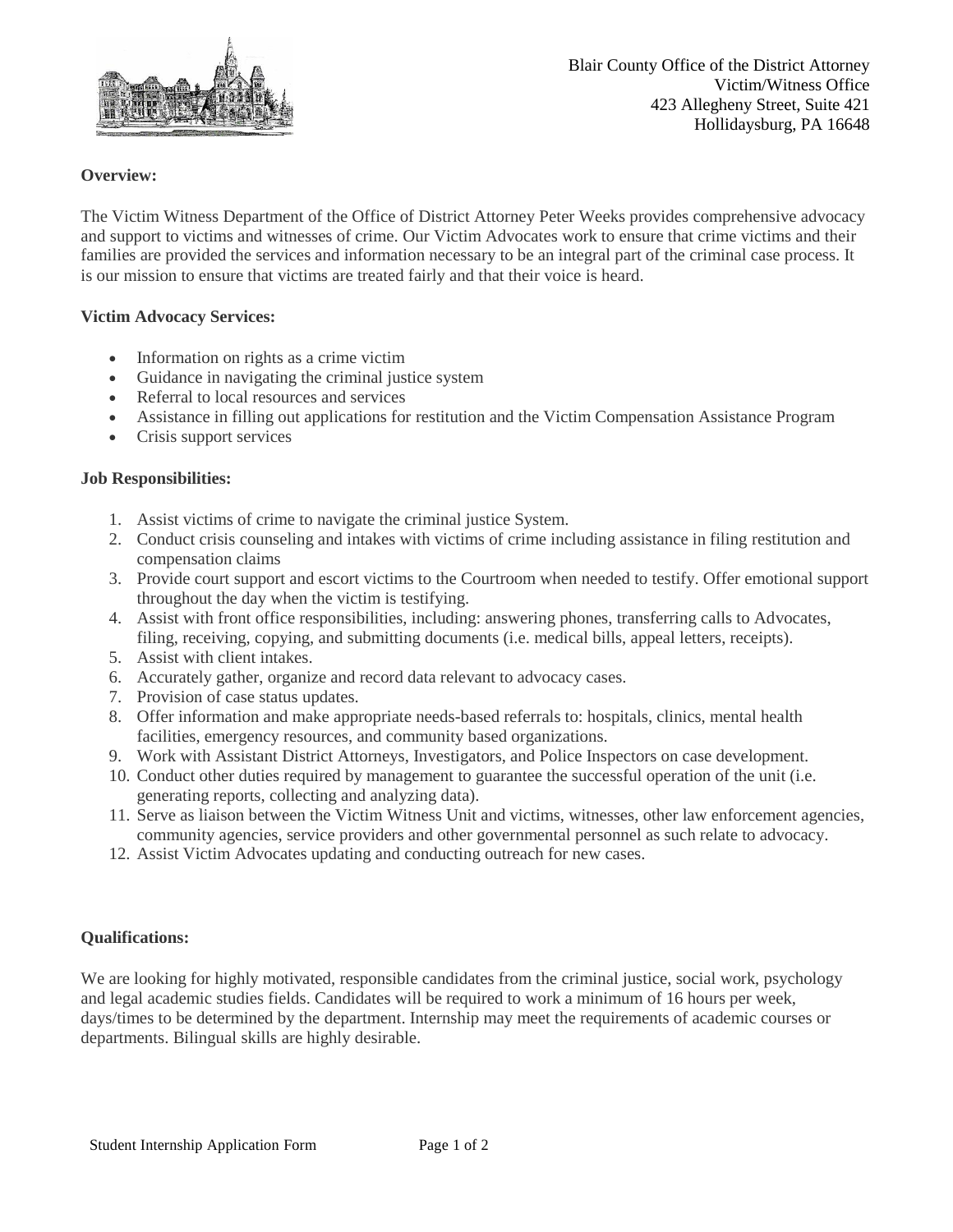

# STUDENT INTERNSHIP APPLICATION FORM

Please print and provide all information below.

| Student's Name:                                                                                                                                                                                                                      |                         |  |  |
|--------------------------------------------------------------------------------------------------------------------------------------------------------------------------------------------------------------------------------------|-------------------------|--|--|
|                                                                                                                                                                                                                                      | State: <u>Zip Code:</u> |  |  |
|                                                                                                                                                                                                                                      |                         |  |  |
| E-mail Address: <u>Quarteria and the contract of the contract of the contract of the contract of the contract of the contract of the contract of the contract of the contract of the contract of the contract of the contract of</u> |                         |  |  |
|                                                                                                                                                                                                                                      |                         |  |  |
| Is this for credit?                                                                                                                                                                                                                  |                         |  |  |
|                                                                                                                                                                                                                                      |                         |  |  |
| List the days and times you are available for work?                                                                                                                                                                                  |                         |  |  |
| What is your current major/area of study?                                                                                                                                                                                            |                         |  |  |
| Describe any student organizations, job experiences, additional course work (undergraduate or graduate),<br>skills, degrees, certifications, or licenses that you have that will help you with this internship.                      |                         |  |  |
|                                                                                                                                                                                                                                      |                         |  |  |
|                                                                                                                                                                                                                                      |                         |  |  |
|                                                                                                                                                                                                                                      |                         |  |  |
|                                                                                                                                                                                                                                      |                         |  |  |
|                                                                                                                                                                                                                                      |                         |  |  |
|                                                                                                                                                                                                                                      |                         |  |  |
|                                                                                                                                                                                                                                      |                         |  |  |

Student Internship Application Form Page 2 of 2